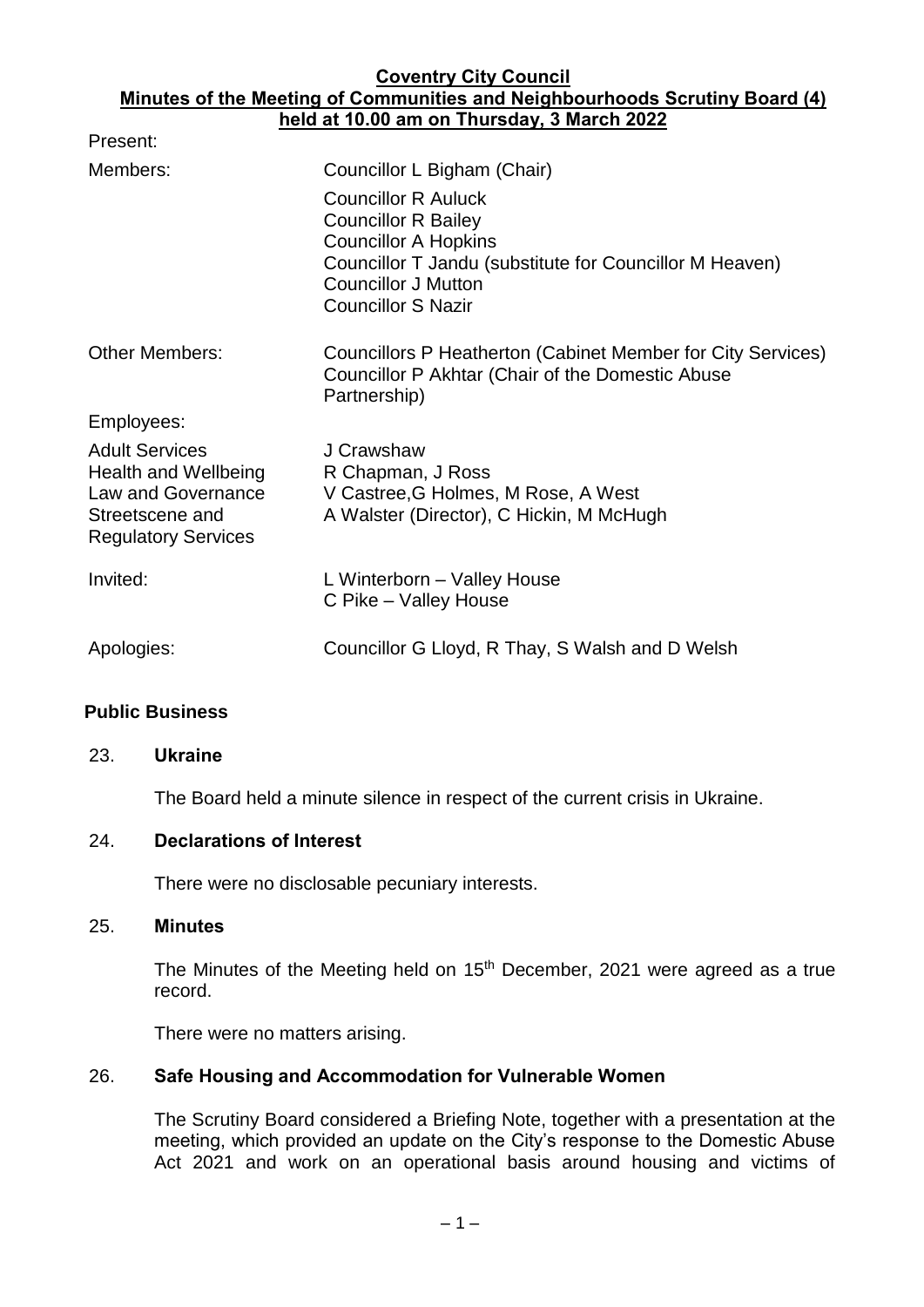domestic abuse. Councillor P Akhtar was invited to attend in his role as the Chair of the Domestic Abuse Partnership and officers were joined by commissioned service providers from Valley House.

Preventing harm from Domestic Abuse was a priority within Coventry and a key measure within the One Coventry Corporate Plan. Coventry's Domestic Abuse Strategy 2018 – 2025 outlined the city's approach to addressing domestic abuse, including honour-based abuse and forced marriage. The Domestic Abuse Act 2021 received Royal Assent on 29 April 2021. The Act provided for the first time a statutory definition of domestic abuse and delivered a number of significant changes to improve the protection of victims within the community and the criminal justice system. The Act had a number of implications for the local authority, including the requirement of a new statutory board, implementation of a statutory definition of domestic abuse, a duty to produce regular needs assessments and strategies, delivery of specific minimum types of support for victims within safe accommodation, the prioritisation of domestic abuse victims within homelessness applications and a requirement to annually report to the Secretary of State.

The COVID pandemic has had a significant impact on domestic abuse victimisation. Control measures put in place to limit infection had also reduced the time and space for victims to seek help, had been used as a tool for further abusive behaviours and placed a number of additional pressures on families and individuals. Other measures such as legislation to protect people from being evicted from their homes under the Coronavirus Act 2020 and changes to court proceedings, which had lengthened the wait for civil and criminal hearings, had meant that different parts of the local system had experienced differing trends of victimisation and demand. Overall, levels of reported domestic abuse continued to increase since the first lockdown in March 2020 with police reporting a further 22% increase in reported domestic abuse. Commissioned services and Children's Services all reflect higher levels of demand and an increase in the level of case complexity and risk.

The report and presentation provided further detail on:

- Key aspects of the Act and the impact on the local authority
- Types of Safe Accommodation
- Provision and support for victims
- Prioritisation of victims within homelessness applications
- Funding
- Risks
- Data
- Next steps
- Impact on the service users and case studies

The Scrutiny Board asked questions and received responses on a number of issues, including:-

- Developing training for perpetrators
- Working with schools
- Support for reducing language barriers
- Staff training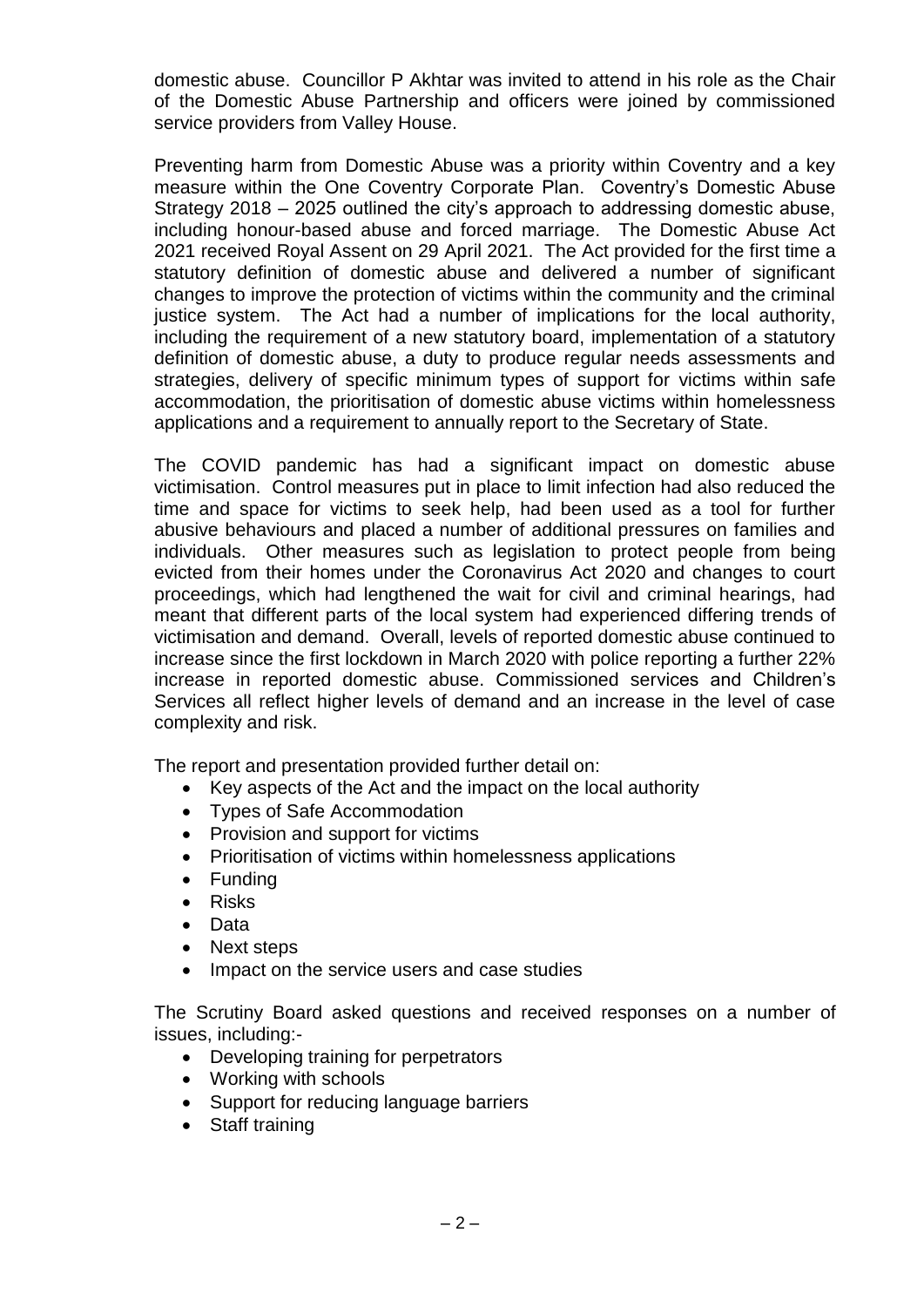**RESOLVED that the Communities and Neighbourhoods Scrutiny Board (4) note the update and thank all those involved.**

# 27. **Recommendations from the Fly-tipping Task and Finish Group**

Further to minute 3/21 the Scrutiny Board considered a Briefing Note of their Flytipping Task and Finish Group which provided information and recommendations which if agreed by the Board could be considered by the appropriate Cabinet Member.

At their meeting on 8th July, following a meeting on Fly-Tipping in Coventry, the Board agreed to establish a task and finish group to:

- Explore with officers the reasons why fly-tipping occurs
- Determine what further measures can be taken to improve the situation

The task and finish group met between September 2021 and December 2021, covering issues of Domestic Waste, Commercial Waste, Enforcement & Landownership, and Community & Education. At each meeting Members were provided with information about specific issues and challenges associated with, and causing fly-tipping across the city, and then considered possible solutions to those issues. Officers from Environmental Services, Waste & Fleet Management, ICT & Digital contributed to the presentations and discussions with Members.

Members were provided with a RAG rating for each of the suggested solutions on cost, ease of implementation and impact, to enable them to agree which recommendations they wanted to identify for the Cabinet Members. Some potential solutions were discarded by the task and finish groups as they were considered to be difficult to implement or would have a minimal impact on flytipping.

The Task and Finish Group also identified recommendations for items for the scrutiny board's work programme as well as suggesting that all Members be briefed on the enforcement process to increase understanding of a complex legal process.

Members were briefed on the enforcement powers and limitations to the powers held by Council officers and supported taking a zero-tolerance approach by using all of the powers available, backed up by publicity campaigns to send a clear message that fly-tipping was not acceptable. Members were shown examples of name and shame campaigns run by other local authorities. The task and finish group agreed that information about the use of enforcement would be useful for all Members and recommended an all-members seminar on the subject.

The main source of fly-tipping in the city was from domestic waste. In 2020-21 Household Waste accounted for 93% of all fly-tipping incidents. This included black bags not put in wheelie bins which was referred to as side waste. Side waste accounted for 28% of all fly-tipping. These bags were not collected as part of the refuse collection service. If these bags were taken as part of the refuse collection, it would have a significant positive impact on fly-tipping. The areas in the city where there were higher levels of fly-tipping were also those areas which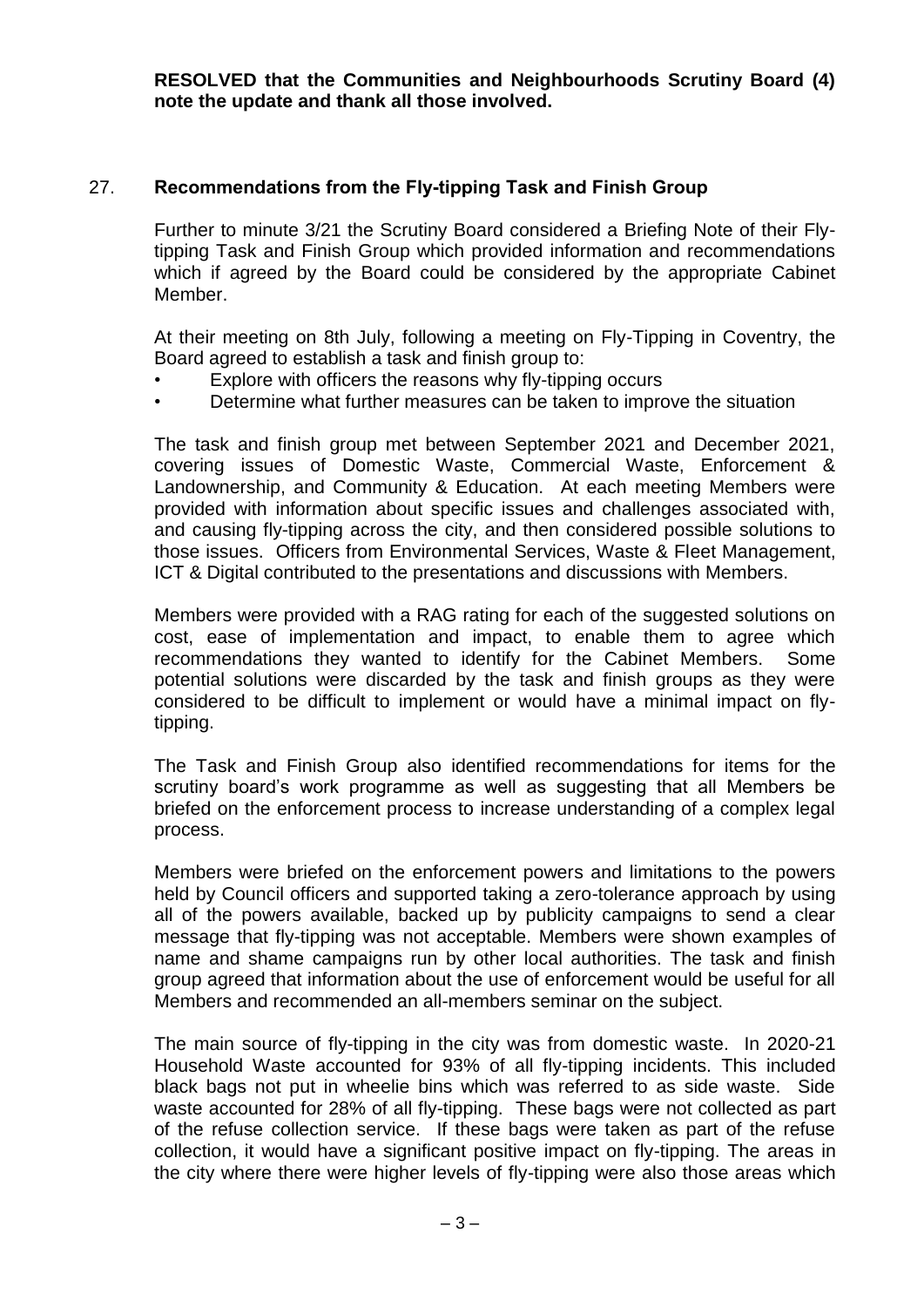were more densely populated, had higher levels of disadvantage and lower levels of car ownership. Over half of the fly-tipping incidents in 2020-21 were reported in Foleshill and Hillfields (data was appended to the report). Maintaining a subsidised bulky waste collection and reviewing the pricing structure was supported to try and reduce the incidence of domestic waste being fly-tipped.

Members discussed the lack of knowledge about the correct way to dispose of waste contributed to fly-tipping and agreed that on-going education was needed, especially in areas where there was a high turn-over of residents and agreed that there should be a permanent waste education team to support this process, as well as those community groups who litter pick in their local areas. The education programme would back up and support the zero-tolerance approach of enforcement by publicising the consequences and prosecutions arising from flytipping.

Members heard that currently there wasn't a fully up to date, accurate mapping of landownership across the city, which was essential to be able to get fly-tipping cleared. Members also discussed how it could be made easier to report fly-tipping for members of the public, and that information about missed bin collections was not routinely shared with other services in the Council. Members agreed that accurate and up to date information was essential for officers, partners and residents to be able to address the issues.

The task and finish group heard that issues with waste management in Homes in Multiple Occupation (HiMO's) and private rented accommodation were covered as part of the licensing schemes and could be monitored and enforced through that process. The task and finish group suggested that this could be subject to further scrutiny by adding it as an item to the Communities and Neighbourhood Scrutiny Board (4) work programme.

Where commercial businesses were not disposing of, or storing their waste appropriately, the task and finish group were informed of the various powers the Council had, through planning, street enforcement as well as the education and information for businesses from the commercial waste team. The task and finish group agreed that these powers should be used to their fullest extent. Where the activities of external organisations contributed to fly-tipping, such as clothes banks or discarded shopping trollies, Members supported action to reduce fly-tipping in this aspect.

The highest levels of fly-tipping were in areas of the city which had the highest levels of disadvantage and health inequalities. Improving the environment of the most disadvantaged neighbourhoods would, help improve residents' sense of wellbeing as well as reducing the direct health impacts of unclean streets and open spaces. The recommendations seek to provide communities with low car ownership easier access to legally dispose of their waste. The recommendations proposed by the task and finish group would contribute to the Marmot Principles by creating and developing healthy and sustainable places and communities.

The Board were recommended to make the following recommendations to the appropriate Cabinet Member:

### **Enforcement**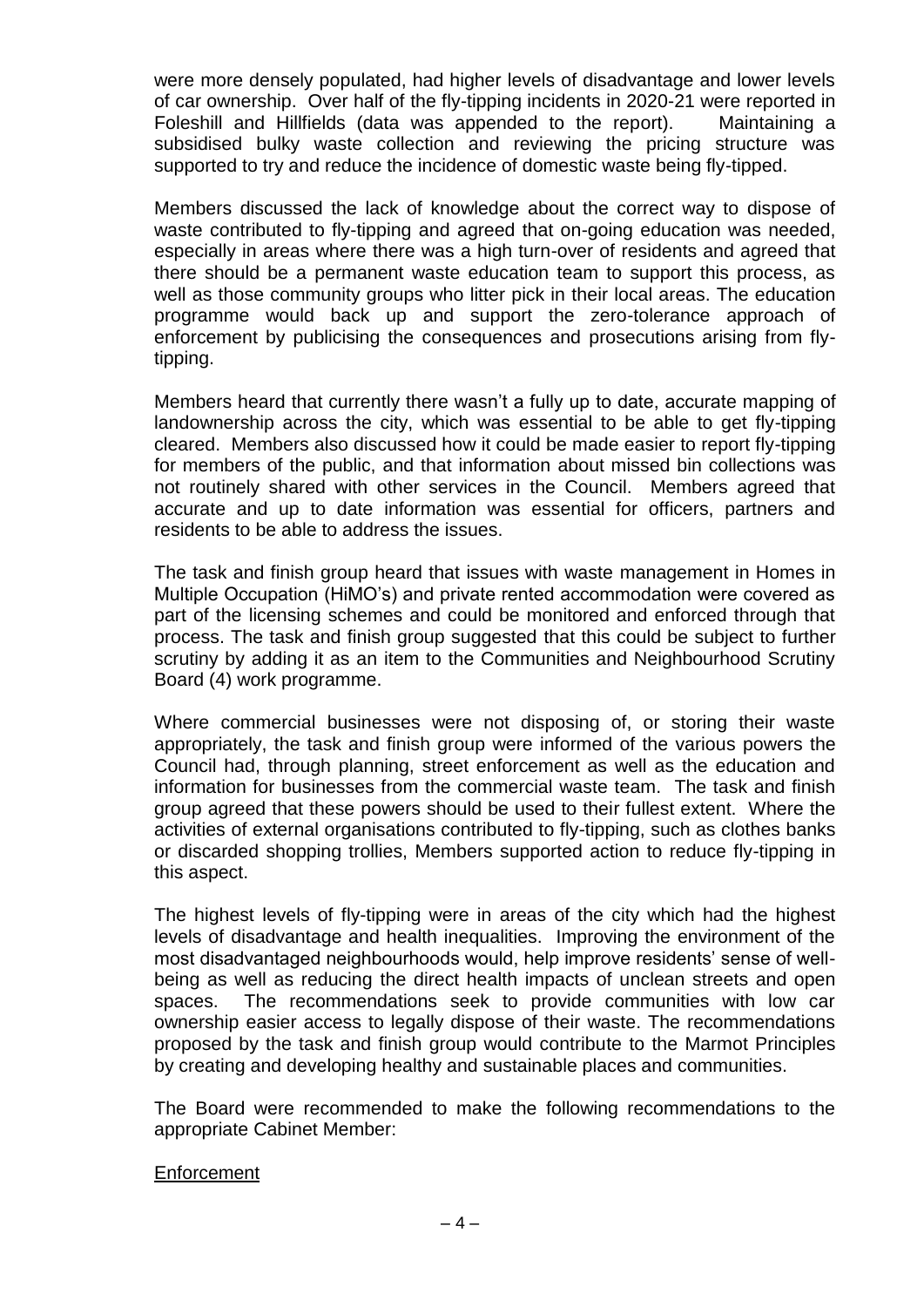- 1) All fly-tipping incidents with evidence should be investigated with officers using the full force of their powers to prosecute.
- 2) Coventry City Council CCTV footage to be reviewed in a timely fashion to proactively identify fly-tippers. Where appropriate, publicise these incidents via social media to identify and deter.
- 3) Run a campaign which outlines the consequences and fines for fly-tipping.
- 4) Council Departments that deal with waste should be 'formally' consulted by the Planning Department on waste storage in new commercial or residential planning and licensing applications for change of use or new builds, and appropriate robust conditions be inserted in any permissions and be robustly enforced.

# Domestic Waste

- 5) Side waste deposited next to wheelie bins to be collected by the refuse collection crews. This is more efficient than street cleansing crews having to re-visit these same streets to remove this waste at a later date.
- 6) Consider areas of the city with high density populations and introduce more regular bin collections or, additional collections at certain times of the year, potentially instead of a brown waste collection.
- 7) The 'Bringing the tip to you' model is used in more disadvantaged areas with low car ownership once or twice a year. To use this as an opportunity to engage with communities about ways to dispose of their waste correctly throughout the remainder of the year.
- 8) The Bulky Waste Collection Service is subsidised on a longer-term basis and the minimum charge for 5 items for a bulky waste collection be reduced to a lower number so that the scheme is more flexible and practical for users.
- 9) Publicise more widely that the removal of refrigeration equipment can be done through the bulky waste contract and that due to the environmental disposal requirements, scrap merchants will no longer take refrigeration equipment from the roadside.
- 10) Write to Coventry's MPs to ask that they raise in Parliament that legislation around the sale of second-hand refrigeration products is aligned to new sales with regards to the disposal of old equipment.
- 11) Consider increasing the funding for Street Pride to provide more frequent street cleansing with suitable equipment, particularly in hotspot areas of the city. Seek reassurance that street cleansing is coordinated so that it takes place after a waste collection round.
- 12) Look at reducing the wait for a replacement wheelie bin to discourage flytipping.
- 13) Ensure all areas of the city are assessed to enable better use of plastic bag collections in streets where there is no suitable storage for wheelie bins, or there are logistical reasons which make moving the bins difficult i.e., steep gardens with steps.
- 14) A trial is undertaken at the tip, whereby one or two weekdays are allocated for drop-in visits only, to see if this has an impact and reduces levels of flytipping the city. Proof of residency in the city would still be required to enter the tip.

Communication, Education and Technology

15) Support the development of or purchase a fully-fledged App with underlying accurate mapping software, which can be used to report not only fly-tipping but other issues including over-flowing public litter bins. Any new system should link with other information systems across the council to enable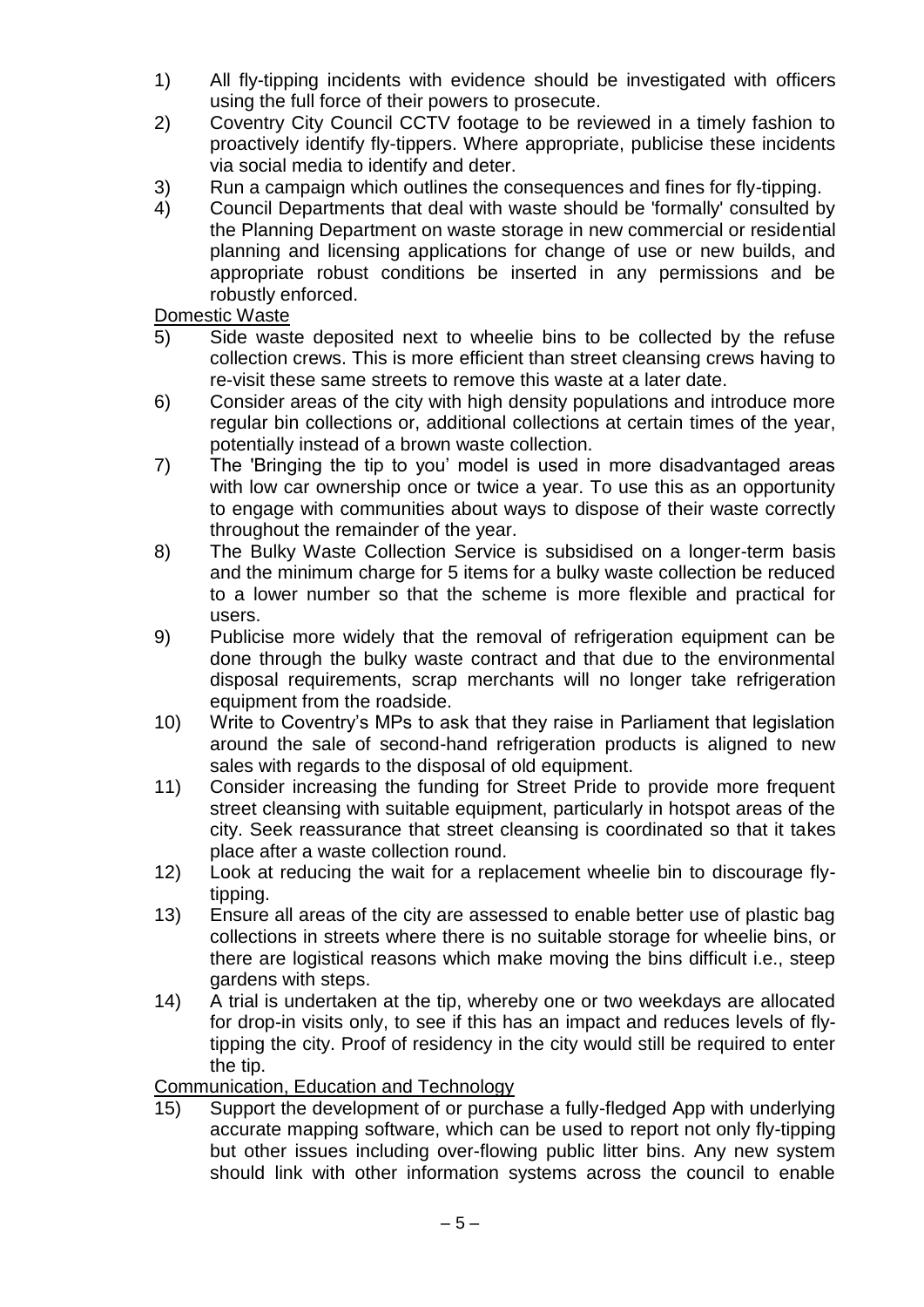relevant teams, elected members and the wider public to have real time access to information on missed bin collections.

- 16) Support the work of the GIS Development Group who are developing up to date and accurate GIS mapping data which will remove the ambiguities around land ownership and its maintenance.
- 17) Refresh the stickers applied to wheelie bins detailing how to report missed bin collections, what to put in each bin to reduce incidents of bin contamination and promote assisted collections.
- 18) Use new technology to better organise and promote the 'assisted bin lift' for residents who are physically unable to move their wheelie bins to the curb side.
- 19) Permanent funding is identified to create a sustainable waste education service which can:
	- a) Continuously deliver waste disposal advice in those streets in the city where waste problems occur, particularly where there are new or transient communities
	- b) Provide greater recognition and support for voluntary and community litter picking groups,
	- c) Deliver responsible citizen waste/litter education in schools Commercial Waste
- 20) Prohibit the depositing of charity clothes banks on public land.
- 21) That the Street Enforcement Team write to businesses to remind them that they need to have a commercial waste contract (legal duty of care).
- 22) Officers complete a 'due diligence' check on businesses and the major waste collection contractors operating in the city to ensure that they are appropriately recycling waste.
- 23) Coventry should adopt a zero tolerance of commercial waste bins being stored permanently on streets.
- 24) Promote Coventry City Council's flexible commercial waste collection contracts so that they help businesses to deal with the seasonal changes.
- 25) Recommend to supermarkets that the £1 charge for shopping trolleys be reintroduced to encourage their return, and greater publicity of the supermarket trolley app 'trolly wise' where a company will call and collect the trolley on behalf of the supermarkets.

The Board were also recommended to request:

- 26) Housing Enforcement report back to the Board on how effective the new HMO licensing conditions have been in reducing waste issues from HMOs and shared houses.
- 27) Details of the enforcement process be shared with all Elected Members via a seminar outlining the fly-tipping prosecution process and how this is managed within the legal enforcement framework.
- 28) To receive an update from the GIS Development Group in six months.

The Chair thanked everyone involved in supporting the Task and Finish Group. The Cabinet Member for City Services agreed to look in detail at the Boards Recommendations and report back on which could be achieved.

The Board asked questions and received responses on a number of issues, including: -

- Timescales for consideration and actions
- Report back on progress for each recommendation